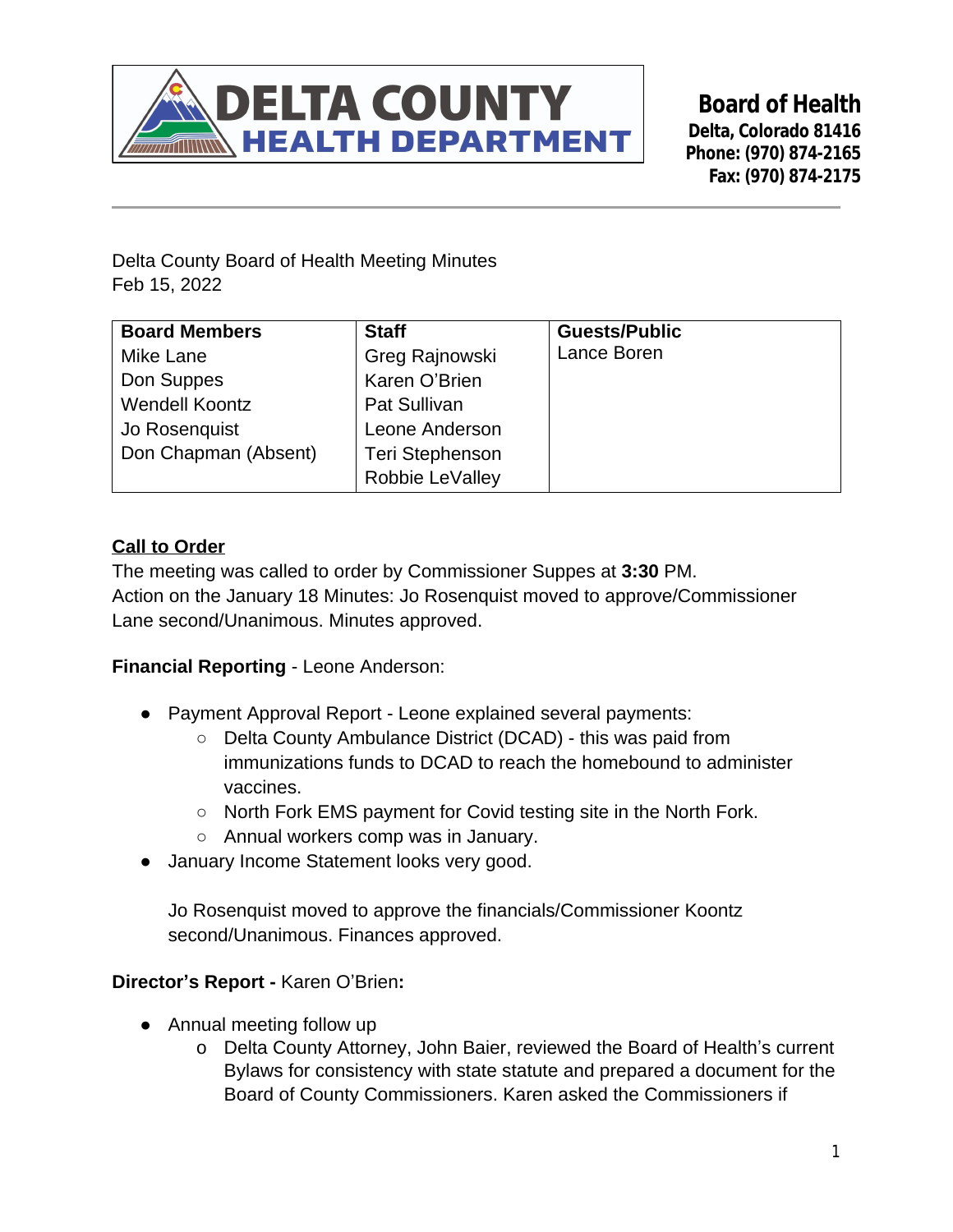- o Board of Health member Jo Rosenquist could have a copy and Chairman Suppes approved the request.
	- Karen said that the document was a very good recap of the history of how the board was formed and it provided a review of the state statute around appointments to county boards of health. The conclusion was SB 08-194 prohibits any governmental entity from constituting a majority of appointments to a county board of health. Several options were discussed.
	- Option 1: one of the commissioners would step down, and appoint another board member from the community to participate on the board.
	- Option 2: add 2 more community members for a total of 7 board members.
	- Chairman Suppes said that one of the commissioners would step down (to be decided) and the Board of County Commissioners will appoint a member, preferably someone with an environmental health background.
	- Karen asked if we would advertise and interview the candidates as we have in the past and Commissioner Suppes said they would appoint the member being consistent with how all other board positions are filled.
	- Commissioner Suppes said that Darnell would advertise the position.
	- There is nothing in state statute that specifies a timeframe to fill a vacancy. The "within 60 days" will be removed from the Bylaws (Article III, Section 4).
	- Change to Article III, Section 1: remove "be limited to" and add "consist of at least "
- o The 2022 Board Positions and Membership rooster was distributed.
- o Karen submitted a resolution to approve the EH Fee Schedule: Commissioner Koontz moved to approve the fee schedule/Jo Rosenquist second/Unanimous.
- Karen continued with the department overview. We are seeing declines in COVID cases, hospitalizations and positivity in the County, State and Nation. Everything is trending in the right direction. The vaccination rate is inching up. The vaccine bus will be at Lions Pavilion and Walmart. The State is still helping but as of March CDPHE will start cutting back.
- Outreach to the Latinx population is going very well. Our partner, Tri-County Health Network, is providing translators at all the mobile clinics. Radio and print advertising seems to be helping to reach this community.
- EPR Coordinator, Amanda Horner, started with us on 1/26. She will be the lead for our regional EPR work.
- OWTS regulation meetings are proceeding very well. Greg is very organized and is reaching out to many engineers and installers. The timeline was discussed and so far we are right on target for an August 1 implementation date.